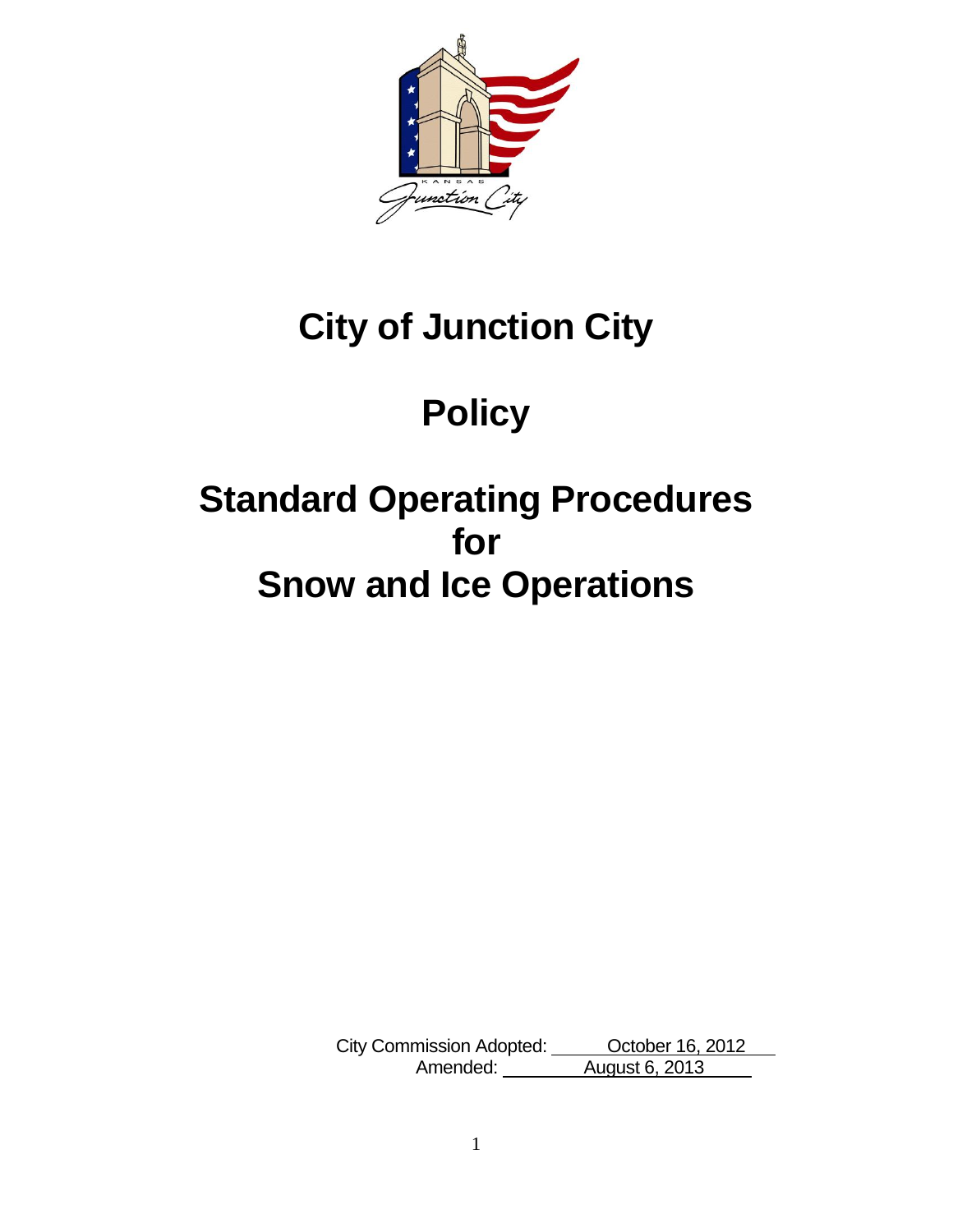## *Overview*

The City of Junction City, through the Department of Public Works (DPW) strives to provide unmatched snow and ice control services keeping streets safe and drivable for all Junction City residents, businesses and visitors during the winter season. Because of the critical nature of this task, the City has developed a "*Standard Operating*  **Procedures for Snow and Ice Operations**" designed to prioritize roadway clearing efforts and make efficient use of staff and financial resources**.**

- The City's **Mission will be -** Provide safe and reliable traffic flow on all City streets
- The City's **Vision will be -** Be a leader in the provider of public services
- The City's **Values will be -** On Customer Service, Leadership, Innovation and Teamwork

## *Scope of Responsibility*

The City of Junction City, through the DPW is responsible for the snow and ice control for the City on municipal owned and operated streets within the City limits. On certain streets and roads that are on the borders with the County (Geary) and State KDOT (Kansas Department of Transportation), agreements stipulate which parts will be handled by City or by the other agencies.

City parking lots are handled by the City of Junction City. These include the onstreet parking stalls in the downtown area (Central Business District) and North Park. Parks & Recreation/ Building Maintenance and DPW staff share the sidewalks around the City Facilities and Parks.

The City does not treat private streets, parking lots or driveways as part of this program. The City is not responsible for snow and ice control on sidewalks except those immediately abutting or designated within Municipal Facilities or properties.

As a resident, homeowner and business owner, you can aid our community during the winter months by keeping sidewalks clear of accumulated snow and ice, as required per City Ordinance. When clearing your sidewalks and driveways, keep in mind it is a violation of City ordinance to shovel snow into public roadways; this could potentially cause vehicular accidents and/ or obstruct safe and free movement of vehicles. Additionally, please do not park in the street during snowfalls. Cars parked in roadways hinder the ability of the DPW to plow roads. Please realize when the DPW plows, some snow will be deposited at the end of your driveway, or up against your mailbox and it is your responsibility to clear your own driveways and mailboxes.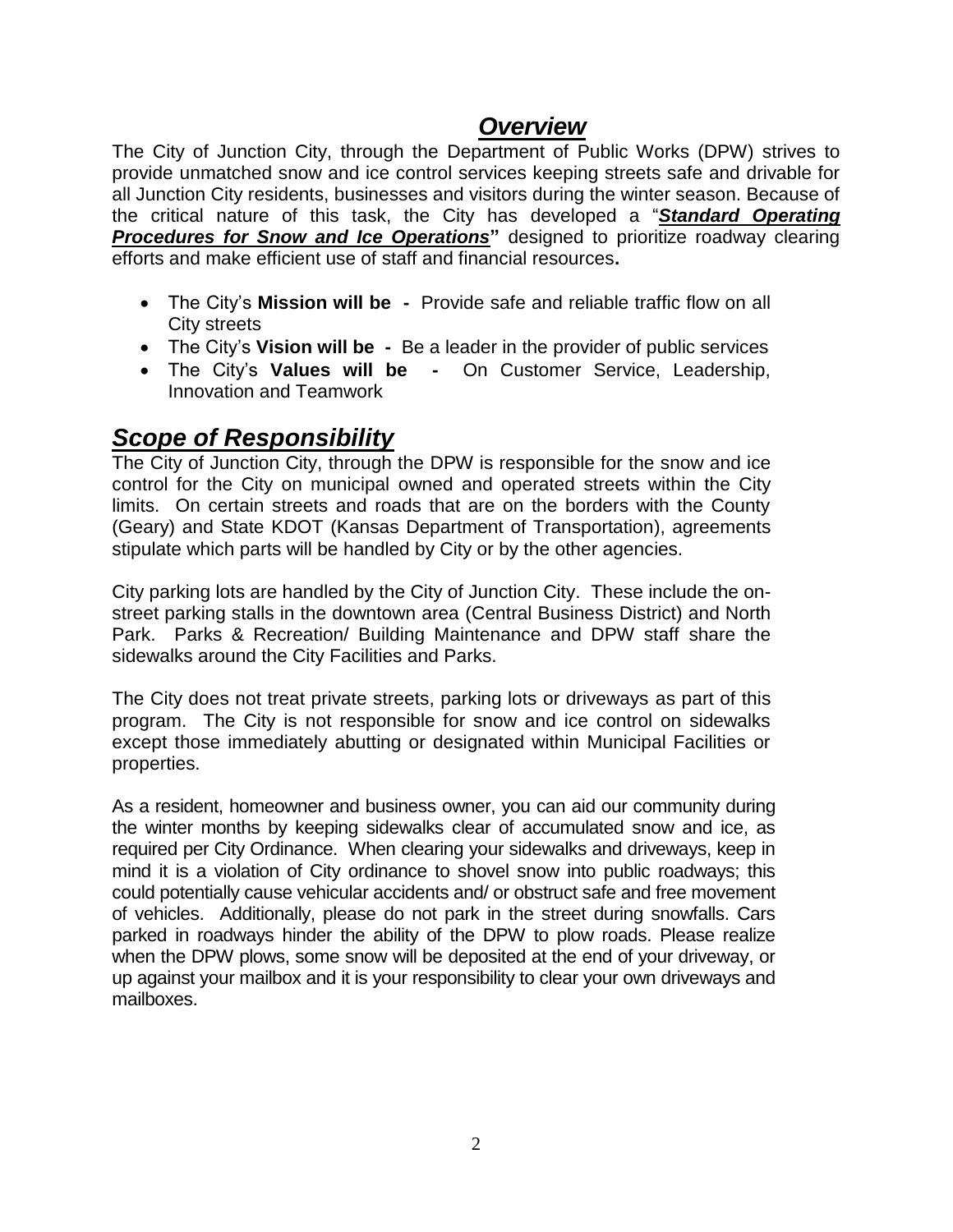## *Level of Service*

It is the expectation of our citizens and business owners that we keep all of the City streets sufficiently passable during and following a winter weather storm. To accomplish this task, the City will provide, to the extent reasonably possible, effective and efficient measures consistent with standard practices to restore mobility. Due to the many variables associated with each winter storm, each snow event is unique. Factors that influence when and what measures we use to fight the storm include: air and pavement temperatures, wind speeds and directions, precipitation rates and types, time of onset, duration and traffic activity. Availability of equipment, personnel and materials are key factors that affect the effectiveness of snow and ice control efforts.

# *Prioritization*

Every municipal street is classified according to the following:

- **Priority 1 --- Major Arterial Thoroughfare** (Examples: Washington, Jackson, Ash, Eisenhower)
- **Priority 2 --- Major Collector Thoroughfare** (Examples: Grant Ave., McFarland, Franklin, Chestnut)
- **Priority 3 --- Residential Streets**

There are streets in the City of Junction City designated as an **"Emergency Snow Route".** The City Ordinance, Chapter 315, Section 315.010 explains the Snow Emergency Regulations and who can declare a Traffic Emergency. (*Emergency Snow Route Streets See attachment A.)*

- Declaration of Traffic Emergency can be called whenever snow has accumulated or there is a possibility that snow will accumulate to such a depth that snow removal operations will be required.
- The City Manager, or in his/her Designee, may declare a traffic emergency, and until such traffic emergency is terminated.
- Once a snow emergency is declared, vehicle owners will have two hours to move their cars out of the street. Vehicles that are not moved can be towed, and the owner will have to pay fine and towing costs.
- The public will be notified of snow emergency declarations via announcements in the media such as newspaper, radio, television, City website and cable television information channel 3.

Snow and ice control measures are done to achieve and maintain relatively safe traffic movements on public streets by spreading a salt and sand mixture and then plowing the excessive snow off the streets. Snow control efforts will begin in a reasonable time period by following the priority ranking of streets. Efforts are first concentrated on the Priority 1 and Priority 2 streets that carry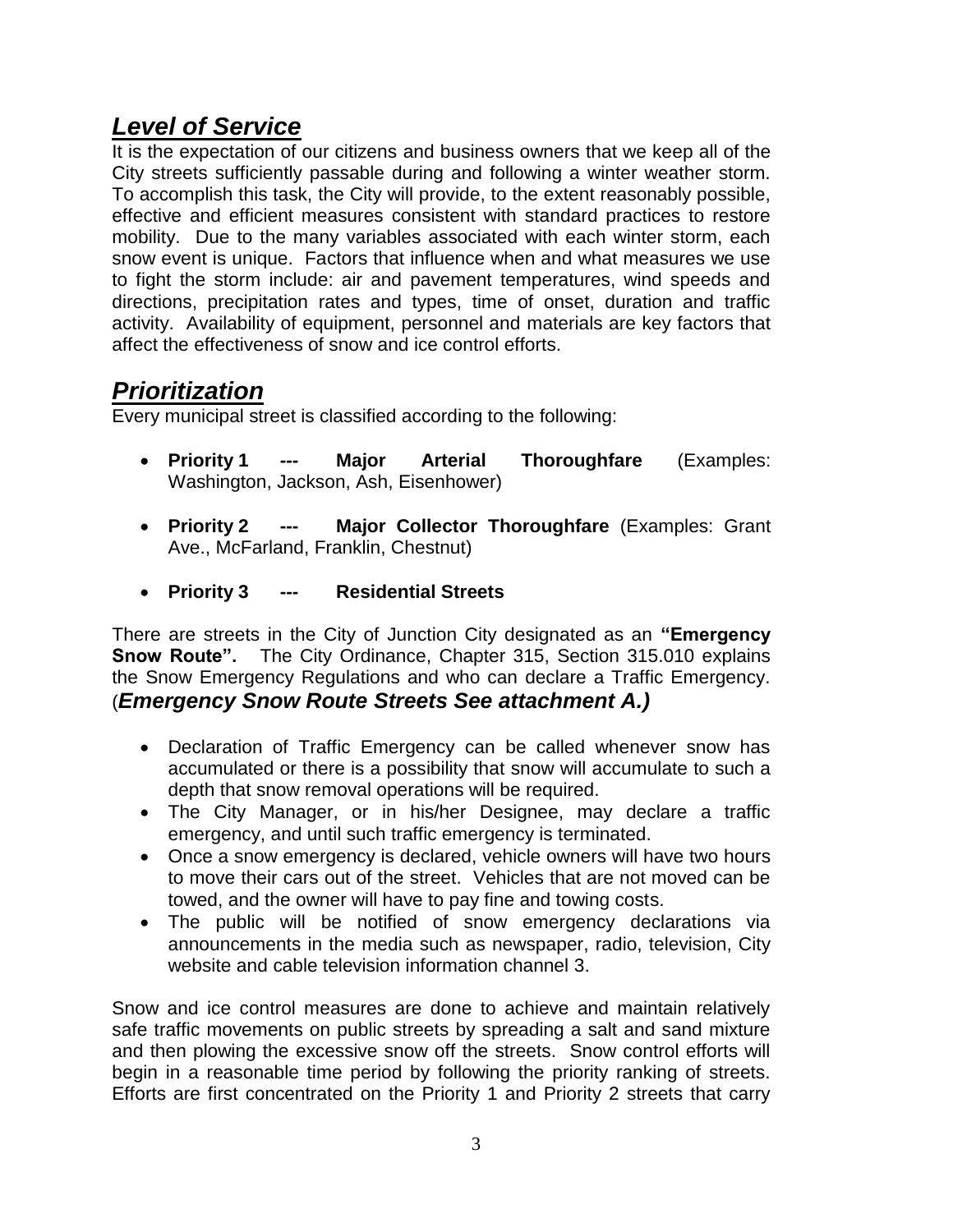the most traffic before residential and other low volume streets and cul-de-sacs are handled.

- The **minimum level** of service for thoroughfares is to clear the through lanes down to a packed snow cover.
- The **best level** of service is reached when the major arterials and collector streets are down to "bare pavement" clear of snow and ice from curb-to-curb. Reaching that goal takes time which is affected by the variables of the winter storm conditions, traffic activity and amount of materials applied. The width of certain streets and number of turn lanes also are factors.
- For **residential** and **cul-de-sacs** the acceptable level of service is to provide a drive surface where the street may still have snow or packed ice on it but plowing and material application allow a vehicle to travel the street safely on at least one center lane.

### *Special Attention*

Special attention will be given whenever practicable to grades, curves, bridges or other locations known to be more difficult or hazardous to negotiate by vehicle or that may provide access for certain institutional, academic or social commercial traffic generators. (Examples: hospitals, churches, nursing homes, schools,  $6<sup>th</sup>$  street).

It is the City's intent to continue winter storm control operations until all the streets meet at least the **minimum level** of service mentioned above. That level allows adequate ease of movement by a properly equipped and prudently operated vehicle. Travel delays may be likely as the street widths are reduced and the surface conditions require slower speeds.

As time and weather permit and as is cost-effective, the City will continue with plowing and material applications to achieve bare pavement curb-to-curb on all the streets. It is the City's policy to practice salt/sand conservation through careful application. Salt/sand is a very effective and economical chemical for snow and ice control but over application wastes money, depletes critically needed stockpiles and creates environmental problems.

- **Bridges and overpasses:** Should be plowed at reduced speed to avoid pushing snow over the railings onto traffic below.
- **Roundabouts and traffic calming:** Through roundabouts and other traffic calming objects have been designed so that large plow trucks can pass through or around, they may still present difficulties. Operators should report to the supervisors whenever they are having problems with these.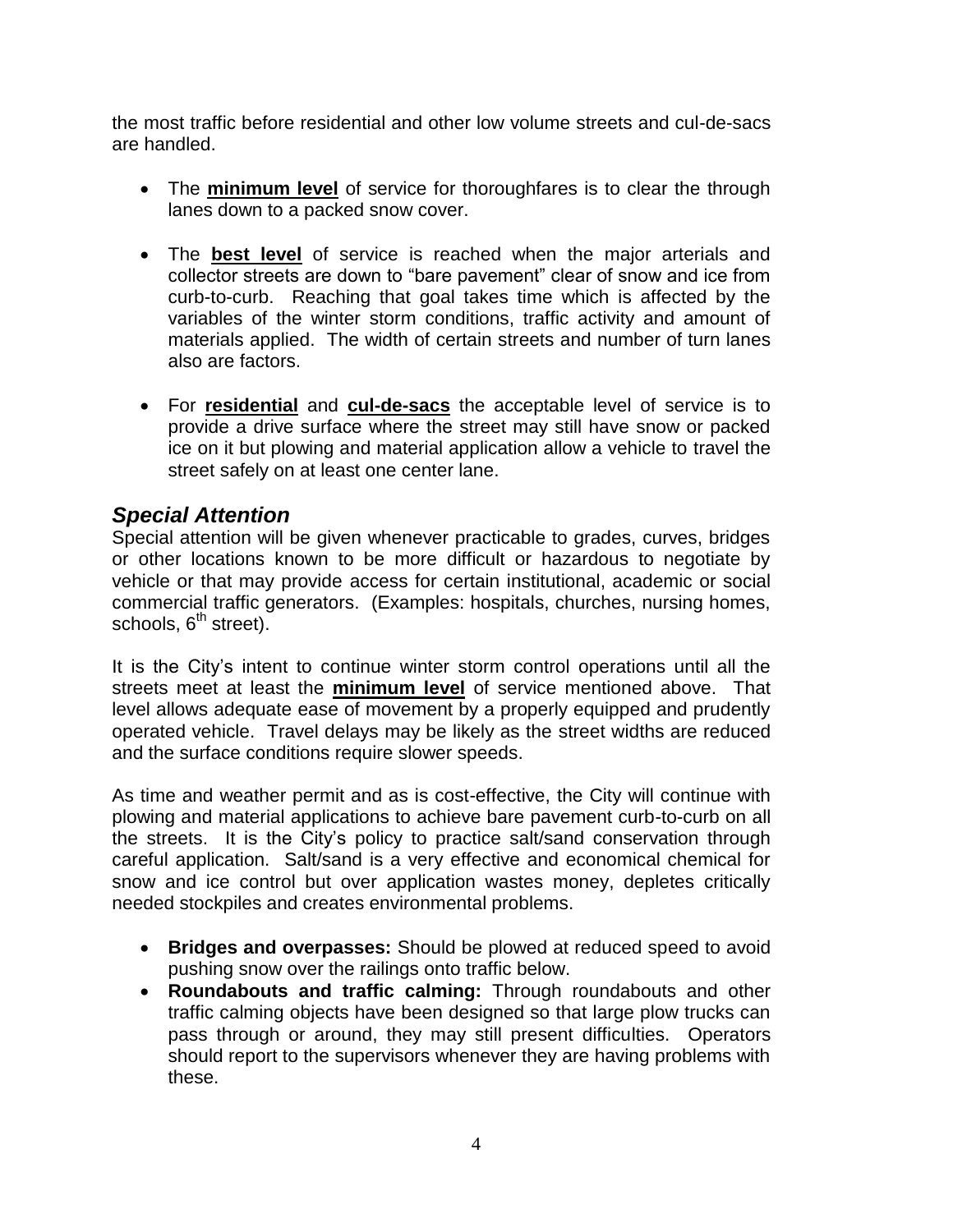- **Hills and sharp curves:** Supervisor will inform operators of locations that may need repeated plowing and material treatment.
- **Institutional and event –demand:** The timing and severity of a specific storm may require shifting trucks to locations that are temporary heavy traffic generators, such as schools, and are not Priority 1 or 2 routes. Supervisors will determine on as-needed basis if trucks need to alter their route patterns.
- **Citizen requests:** Dispatchers and other call takers will inform citizens requesting immediate service on a street because of an **emergency** to call **911**. The Police will confirm if it is a true emergency; if so, then the nearest available plow truck will be sent to handle the situation. In other situations, the dispatcher will relay the request/compliant to a supervisor.

# *Winter Storm/ Snow Categories*

- **Category 1 ---** 2 Inches or less of snow. All snow routes rated priority 1 and 2 streets are to be treated with deicing materials (salt or salt/sand mix).
- **Category 2 ---** 2 to 3 Inches of snow. All snow routes rated priority 1 and 2 streets are plowed and treated with deicing materials (salt or salt/sand mix).
- **Category 3 ---** 3 to 4 Inches or more of snow. Priority 1 and 2 streets are plowed and treated with deicing materials (salt or salt/sand mix) until storm subsides. Priority route 3 streets are treated with deicing materials (salt or salt/sand mix) and plowed when necessary.
- **Category 4 ---** Major snow storm or snow emergency amounting to 4 inches or more inches of snow. Concentration is given to priority routes 1 and 2 streets which are plowed and treated with deicing materials (salt or salt/sand mix.). Priority routes 3 streets will be attend to after Priority 1 and 2 streets are passable.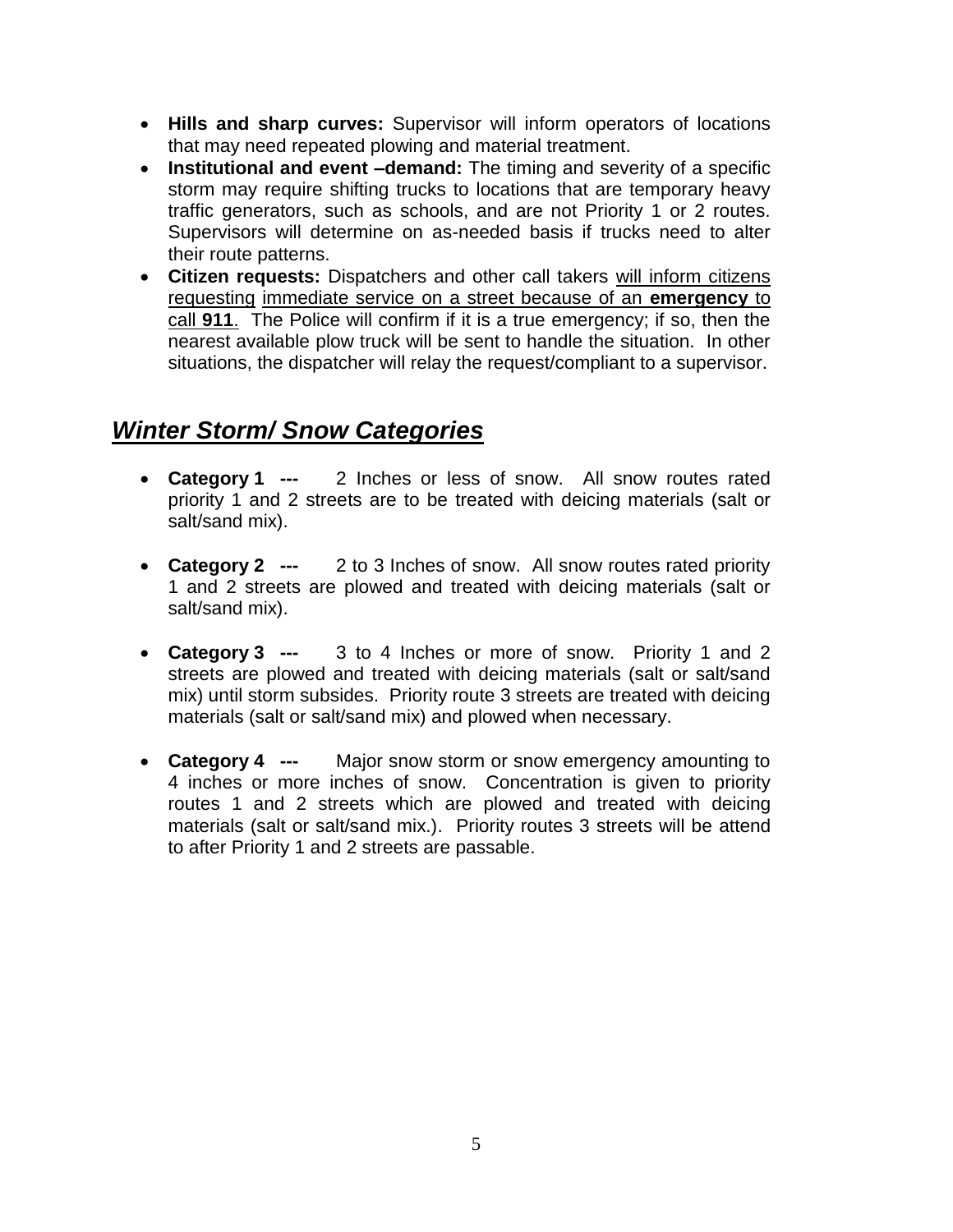# *Communications*

#### **Public Relations: Citizen Complaints or Requests; Media Contact**

The phone number for citizens to report problems or inquire about street conditions is (**785)-238-7142**.

All valid complaints and reports will be recorded in a database file and frequently checked by the duty supervisors during and after a storm.

During the snow season there may be instances where snow removal equipment and efforts result in the inadvertent damage to lawns and mail boxes. Should this be the case, please contact the DPW at (785) 238-7142.

#### **Most Frequently Asked Question:**

**Q.** Why do they plow snow into my driveway?

**A.** When citizens file complaints about their driveways being windrowed shut, they need to understand that it is a natural and expected consequence of clearing snow from streets. It is our policy **NOT** to remove windrows from driveways. Supervisors will investigate each compliant to determine if proper plowing procedures were followed.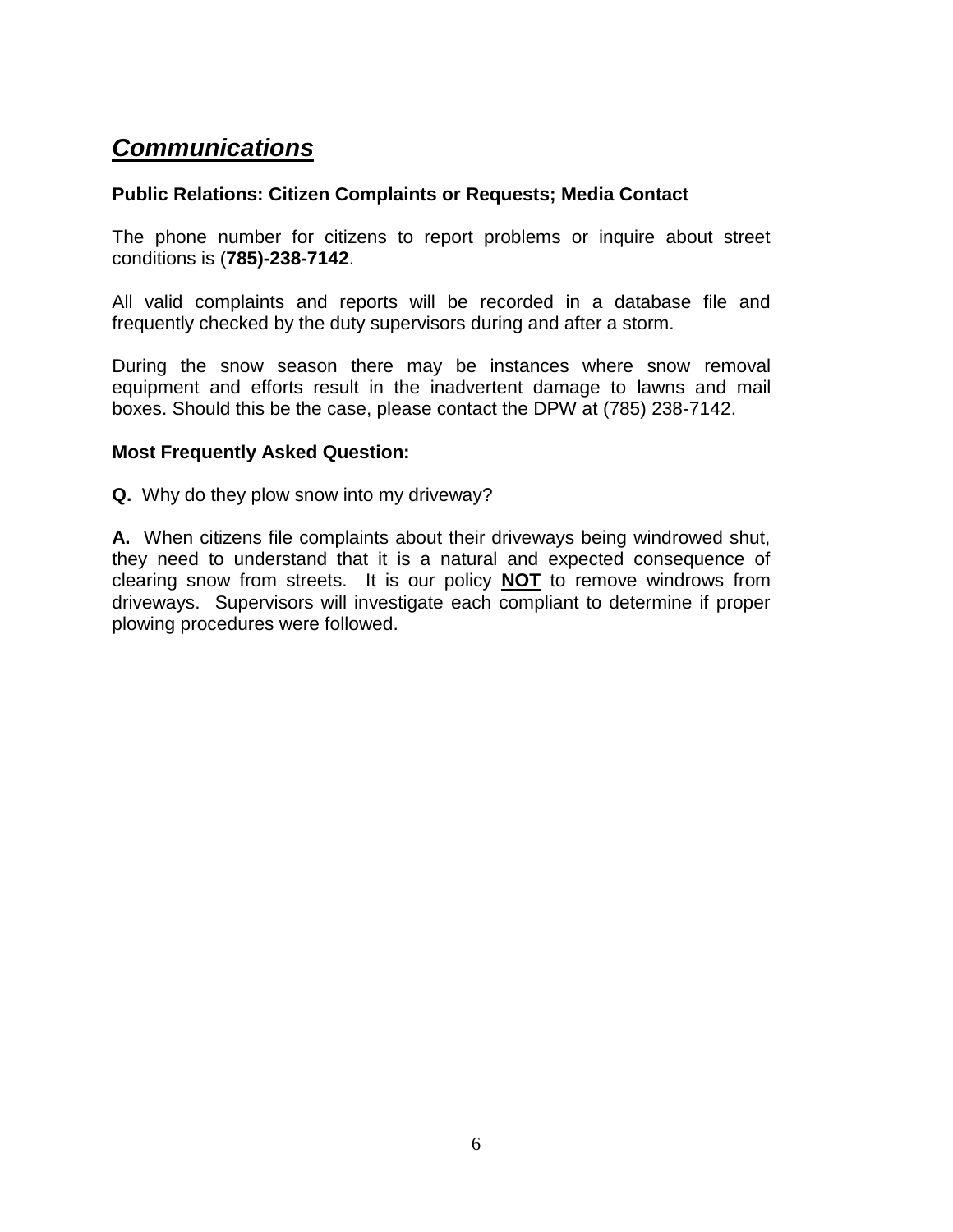#### **ATTACHMENT A City of Junction City Emergency Snow Routes**

**Ash Street from Chestnut Street to West City limits. Caroline Avenue from McFarland Road to Golden Belt Boulevard. Chestnut Street from Eisenhower Drive to the East City limits. East Street from Chestnut Street to Eighth Street. Eighth Street from West City limits to East Street. Eisenhower Drive from Westwood Boulevard to Ash Street. Elmdale Avenue from Westwood Boulevard to Twenty-First Street. Eighteenth Street from Washington Street to Jackson Street. Fifth Street from Eisenhower Drive to Washington Street. Filley Street from Sixth Street to Eighth Street. Fourteenth Street from Jackson Street to Westwood Boulevard. Fox Sparrow Court from Wildflower Drive to Spring Valley Road. Franklin Street from Grant Avenue to Chestnut Street. Golden Belt Boulevard Drive from US 77 to Washington Street. Grant Avenue from Washington Street to East City limits. Hickory Lane from Strauss Boulevard to Liberty Hall Road. Jackson Street from Golden Belt Boulevard to Eighteenth Street. Jefferson Street from Ash Street to Eighteenth Street. Johnson Drive from Westwood Boulevard to Seventeenth Street. Lacy Drive from US 77 to Spring Valley Road. McFarland Road from Spring Valley Road to Eisenhower Drive. Monroe Street from Ninth Street to Eighth Street. Ninth Street from Jefferson Street to Monroe Street. North Park Drive from Thompson Drive to Rucker Road. Patriot Drive from Veteran's Drive to Victory Lane. Pearl Drive from Saint Mary's Road to Valley Drive. Rucker Road from Eighth Street to West City limits. Saint Mary's Road from Ash Street to Caroline Avenue. Sandusky Drive from Jack Lacy Drive to Ash Street. Sawmill Road from Sutter Woods Road to Wildflower Drive.**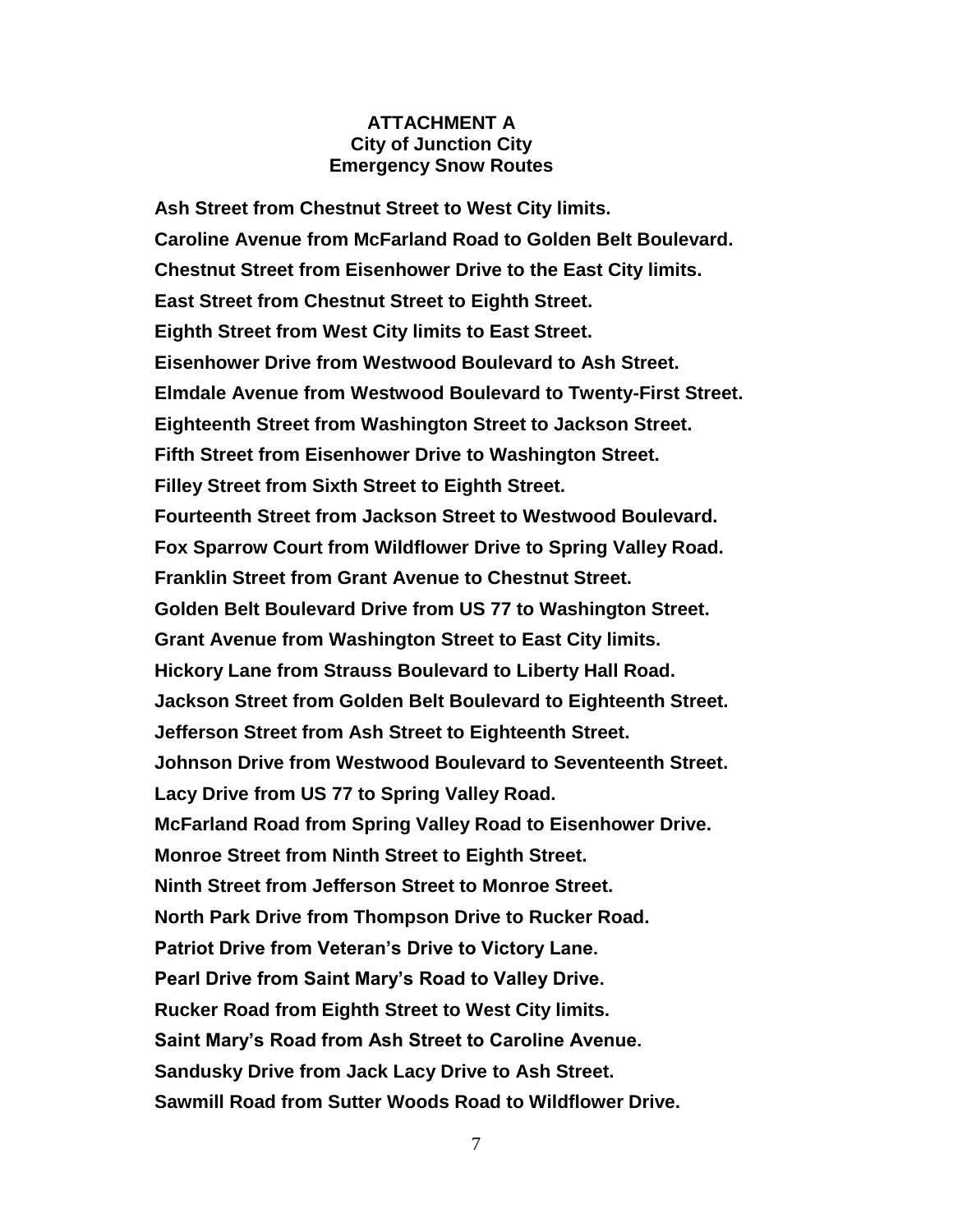#### **ATTACHMENT A City of Junction City Emergency Snow Routes (Continued)**

**Seventh Street from Jefferson Street to Franklin. Seventeenth Street from Johnson Drive to Dead-End. Sixth Street from West City limits to East City limits. Skyline Drive from Jackson Street to Saint Mary's Road. Southwind Drive from Ash Street to Sandusky Drive. Spring Valley Road from US 40 to US 77. Spruce Street from Eisenhower Drive to Chestnut Street. Strauss Boulevard from Spring Valley Road to Hickory Lane. Sutter Woods Road from Spring Valley Road to Sawmill Road. Thompson Drive from Westwood Boulevard to Dead-End. US 40 from Spring Valley Road to US 77. Valley Drive from Hickory Lane to Spring Valley Road. Valley View Drive from Ash Street to Pearl Drive. Veteran's Drive from Rucker Road to Patriot Drive. Victory Lane from Patriot Drive to Rucker Road. Washington Street from South City limits to North City limits. Westwood Boulevard from Rucker Road to Elmdale Avenue. Whitney Road from Sixth Street to Eighth Street. Wildflower Drive from Sawmill Road to Fox Sparrow Court.**